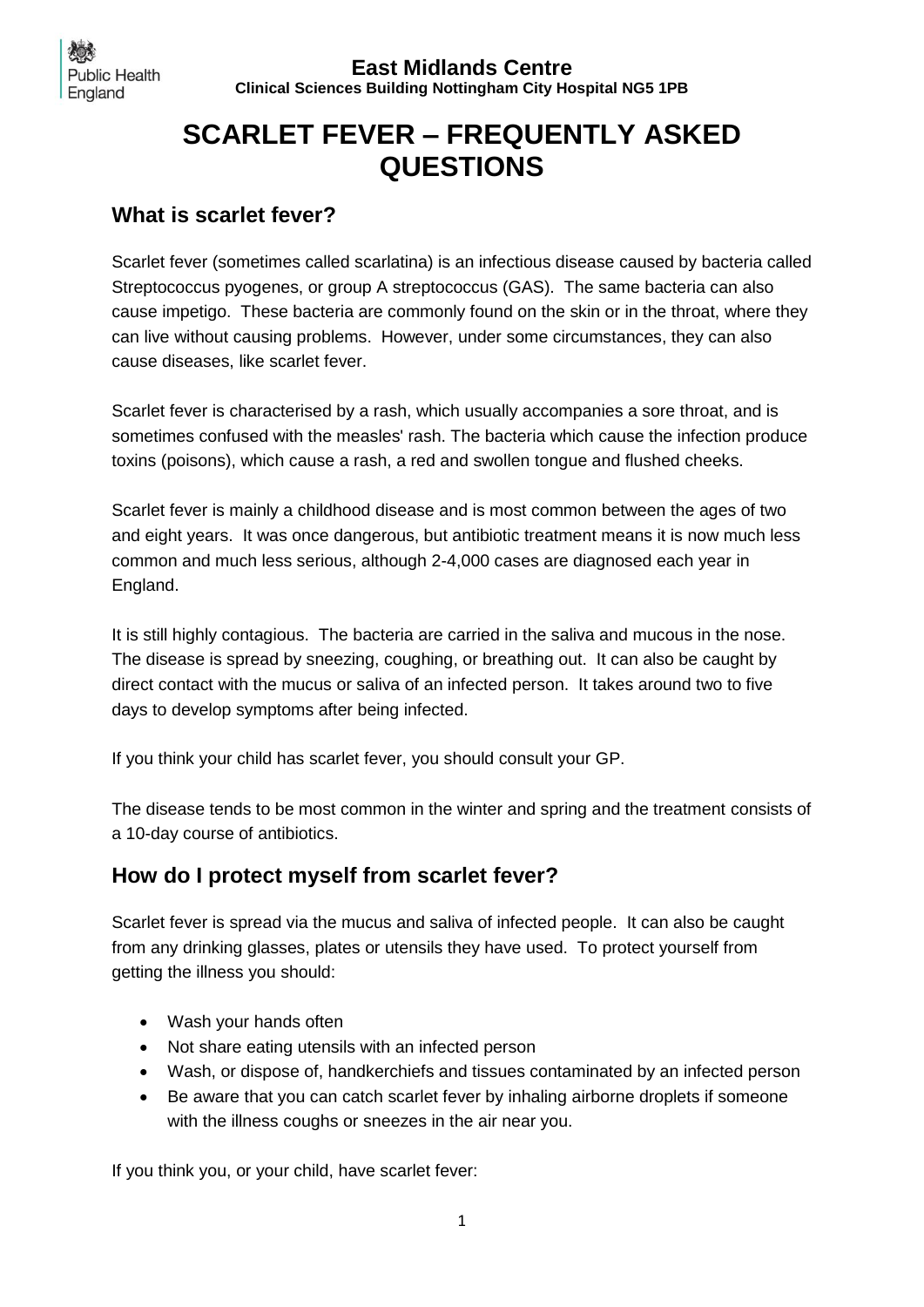- **Public Health** England
	- See your family doctor as soon as possible
	- Make sure that you/your child takes the full course of any antibiotics prescribed by the doctor. Although you or your child will feel better very quickly after starting the course of antibiotics, you must complete the course of treatment to ensure that you do not carry the germs in your throat after you have recovered.
	- Stay at home, away from nursery, school or work for at least 24 hours after starting the antibiotic treatment, to avoid spreading the infection

You can help stop the spread of infection through frequent hand washing and by not sharing eating utensils, clothes, bedding and towels. All contaminated tissues or handkerchiefs should be washed, or disposed of immediately.

# **What are the symptoms?**

The first symptoms of scarlet fever often include a sore throat, headache, fever, nausea and vomiting. After 12 to 48 hours the characteristic fine red rash develops (if you touch it, it feels like sandpaper). Typically, it first appears on the chest and stomach, rapidly spreading to other parts of the body. On more darkly-pigmented skin, the scarlet rash may be harder to spot, although the 'sandpaper' feel should be present

- Fever over 38.3º C (101º F) or higher is common
- White coating on the tongue, which peels a few days later, leaving the tongue looking red and swollen (known as 'strawberry tongue')
- Swollen glands in the neck
- Feeling tired and unwell
- Flushed red face, but pale around the mouth. The flushed face may appear more 'sunburnt' on darker skin
- Peeling skin on the fingertips, toes and groin area, as the rash fades.

It usually takes two to five days from infection before the first symptoms appear. However, the incubation period may be as short as one day and as long as seven days.

Scarlet fever usually clears up after a week, but it is advisable to visit your GP to get a full diagnosis and proper treatment.

# **How do you get it?**

Scarlet fever is highly contagious. The bacteria are present in the mouth, throat and nose of the infected person and are spread by contact with that person's mucus or saliva. These might even be on cups, plates, pens, or surfaces, such as tables which might have been used or touched by someone carrying the bacteria.

You can also catch the disease by breathing infected airborne droplets produced through an infected person's coughing or sneezing.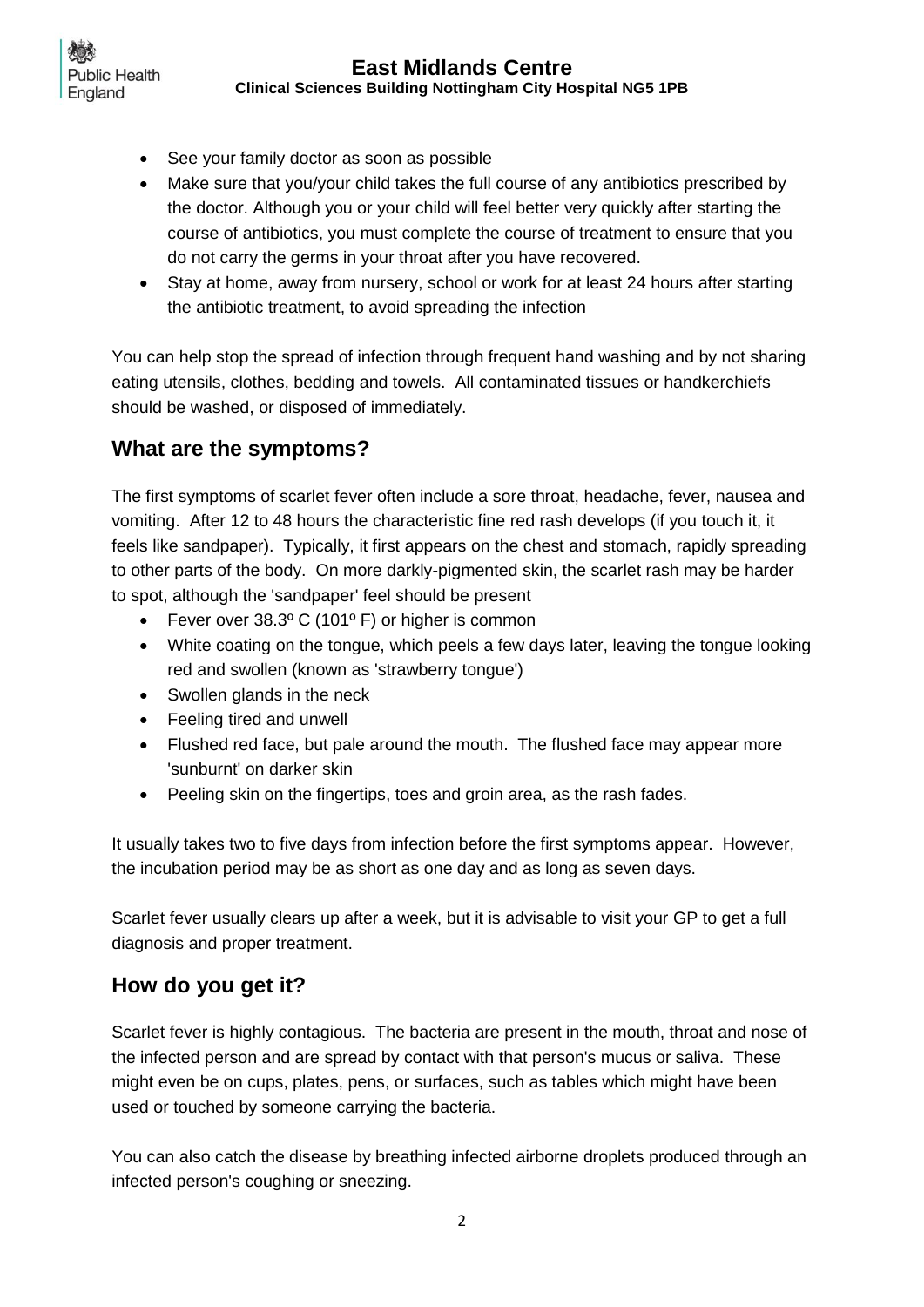# **Who is most at risk?**

Scarlet fever is mainly a childhood disease, with around 80% of cases occurring in children under 10 years old. It is most common in children between the ages of two and eight years, with four-year-olds most likely to develop the illness. Occasionally, outbreaks of scarlet fever occur in nurseries and schools. Adults of all ages can also catch scarlet fever, but the disease is much less common in adults.

## **How is it diagnosed and what is the treatment?**

Most mild cases of scarlet fever will clear up on their own, but it is still best to see your GP if you, or your child, are showing symptoms. Having treatment for the illness speeds recovery and reduces the risk of complications. You will also become non-contagious more quickly.

In most cases, doctors can diagnose scarlet fever from the symptoms alone. The diagnosis can be confirmed by taking a throat swab, which is then sent to a laboratory to identify the bacteria causing the infection. In some cases, a throat swab is not enough and a blood test may be needed.

The usual treatment for scarlet fever is a 10-day course of antibiotics. The fever will usually subside within 24 hours of starting this, but it is important to take the whole course to completely clear the germs from your throat.

If scarlet fever is not treated with antibiotics, it can be infectious for two to three weeks after the symptoms appear. Provided all prescribed antibiotics are taken as directed, most cases will not infect other people after 24 hours of treatment. Current guidance advises that children should not return to nursery or school and adults to work until a minimum of 24 hours after starting treatment.

If you have a high temperature you should drink plenty of fluids. You can also take paracetamol or ibuprofen to bring down your temperature and relieve discomfort.

Once you have had scarlet fever you are unlikely to get it again.

## **What are the potential complications?**

Most cases of scarlet fever have no complications at all. However, in the early stages, there is a small risk that you might get one of the following:

- Ear infection
- Throat abscess
- Pneumonia
- Inflammation of the sinuses (sinusitis)